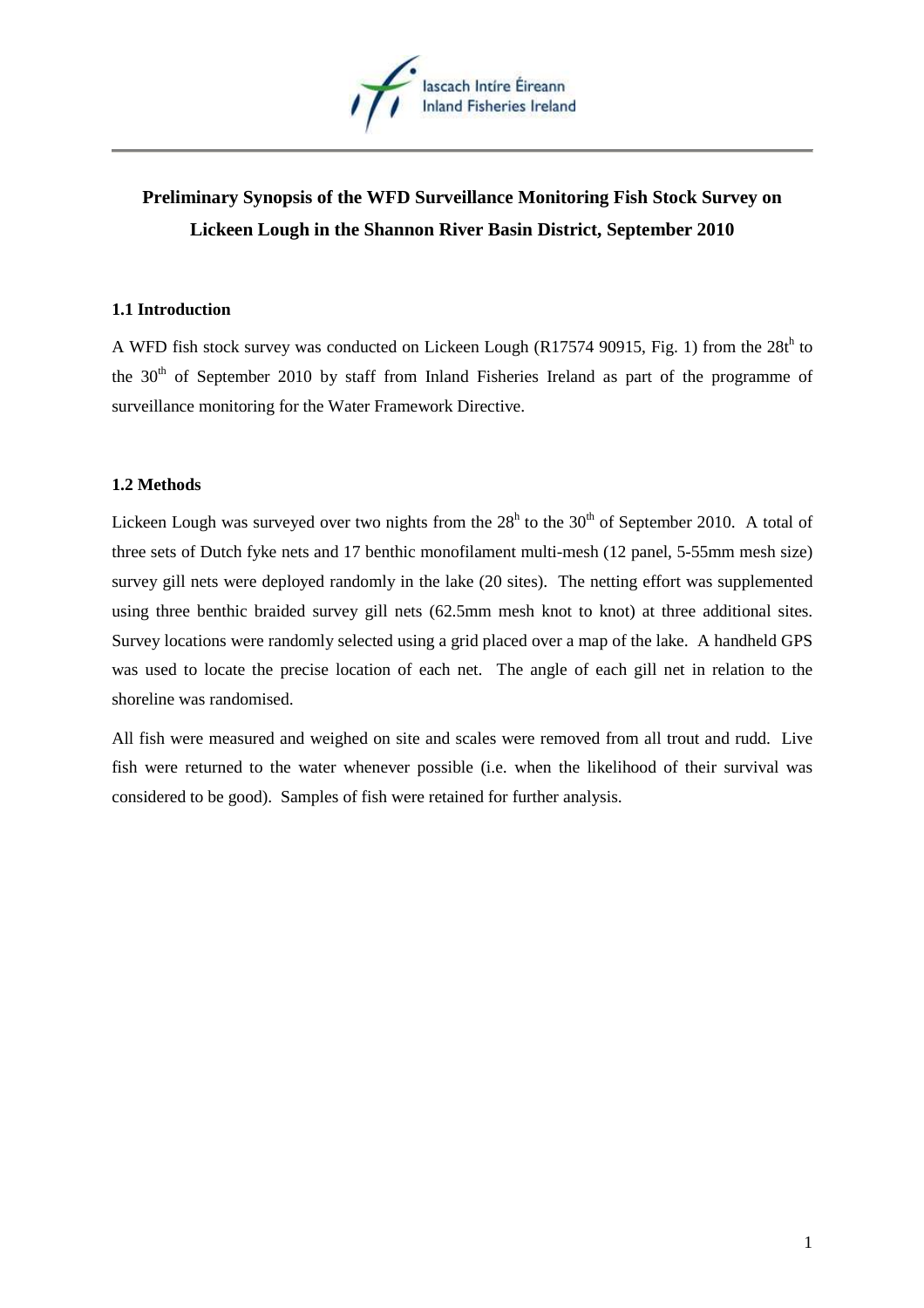

#### Lickeen Lough, Clare



**Fig. 1. Location map of Lickeen Lough showing net locations and depths of each net (outflow is indicated on map)** 

### **1.3 Results**

A total of four fish species were recorded in Lickeen Lough. The number of each fish species recorded is shown in Table 1. A total of 252 fish were captured during the survey.

| <b>Species name</b>         | <b>Common name</b>  | <b>Number</b> |  |  |
|-----------------------------|---------------------|---------------|--|--|
| Scardinius erythrophthalmus | Rudd                | 191           |  |  |
| Salmo trutta                | Brown trout         | 36            |  |  |
| Anguilla anguilla           | European eel        | 23            |  |  |
| Gasterosteus aculeatus      | 3-spine stickleback |               |  |  |

|  |  | Table 1. Number of each fish species recorded in Lickeen Lough, September 2010 |  |  |
|--|--|--------------------------------------------------------------------------------|--|--|
|  |  |                                                                                |  |  |